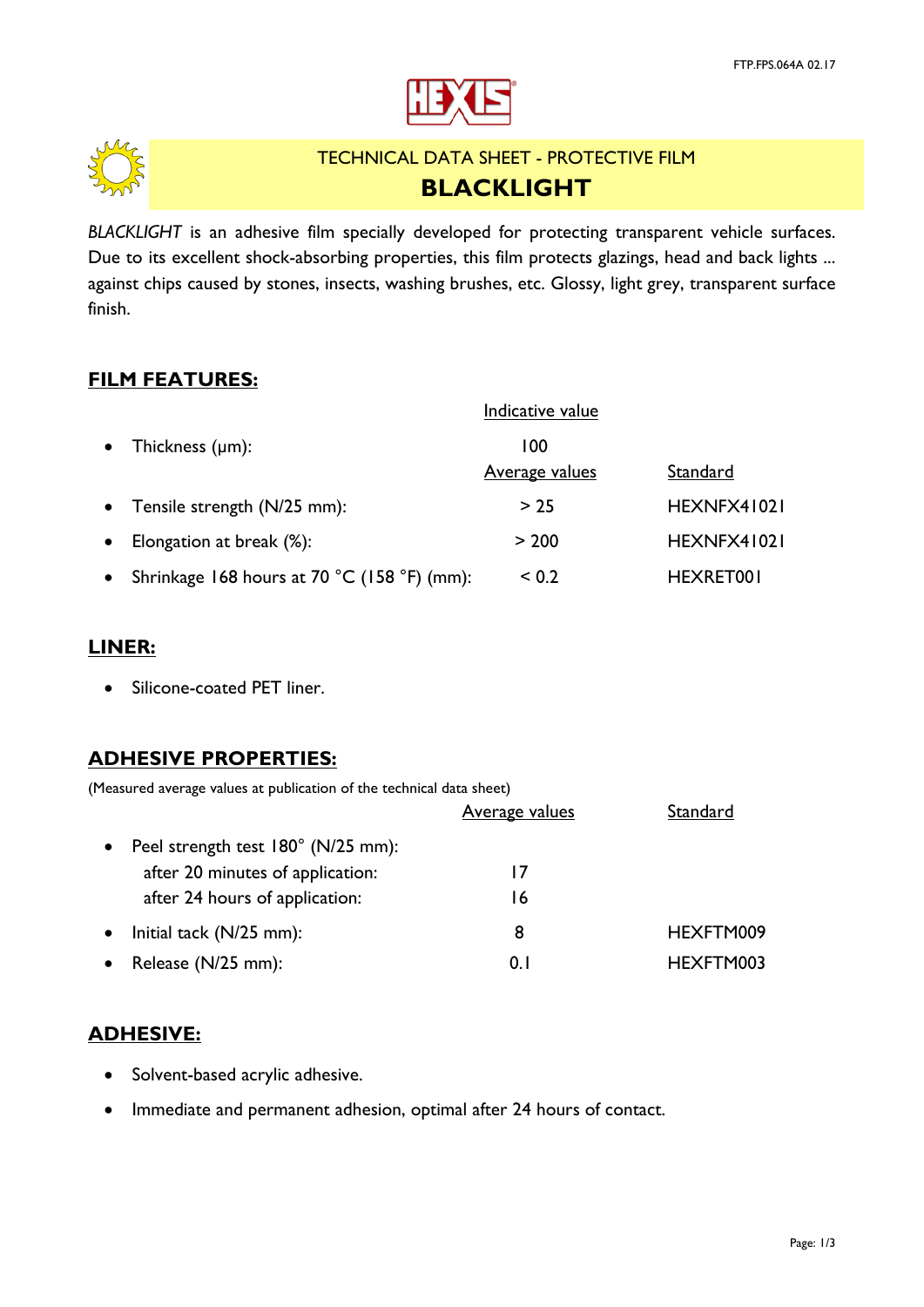#### **USER'S INSTRUCTIONS:**

- Recommended minimum application temperature +10 °C. Apply preferably between +15 °C and +35 °C (59 °F to 95 °F).
- Operating temperature range: -40 °C to +90 °C (-40 °F to +194 °F).
- Resists to the heat of a bulb up to 140 °C (284 °F) during 3 hours.
- Cut the film to the size of the part to be wrapped, allowing +10 cm (4 in.) of extra margin.

*The remaining film must be stored on its original core (do not cut the rolls into several lengths, do not repackage the product); the roll must be closed immediately and properly (tape or roll-collars) after use in order to preserve all its qualities.*

- Apply wet.
- Apply to a surface that is clean and free from all traces of contaminants (dust, grease, wax, silicone etc.).

*Particular care must be taken to clean the angles and periphery of the application surfaces so as to allow the film to adhere properly to the surface.*

• Only apply to an undamaged substrate.

*If the substrate is damaged, the application and the removal are at the judgement and risk of the installer.*

*Caution: The Blacklight film is intended to be applied to exhibition vehicles or vehicles used on off-road terrains not suitable for public traffic (e.g. private lanes, circuits, etc.).*

*It is recommended to enquire about the use country's current legislation prior to any aspect modification of the vehicle's lighting, warning and glazing devices for applications other than those stated above. HEXIS cannot be held liable for any non-compliance with the use country's current legislation.*

# **OPERATING RECOMMENDATIONS:**

- To facilitate application, HEXIS has several types of squeegees in its range of accessories, ranging from softer to harder (plastic or felt).
- For more information on the application method of the BLACKLIGHT film, please refer to its Application Guide on the "Professionals" pages, category "Solar and safety films" on our site www.hexis-graphics.com.

# **STORAGE:**

• Shelf life (before application):

The shelf life of this film is 1 year when stored in vertical position in its original packaging in a dust-free environment at a temperature ranging from 15 °C to 25 °C (+59 °F to +77 °F) with relative humidity of 50 %.